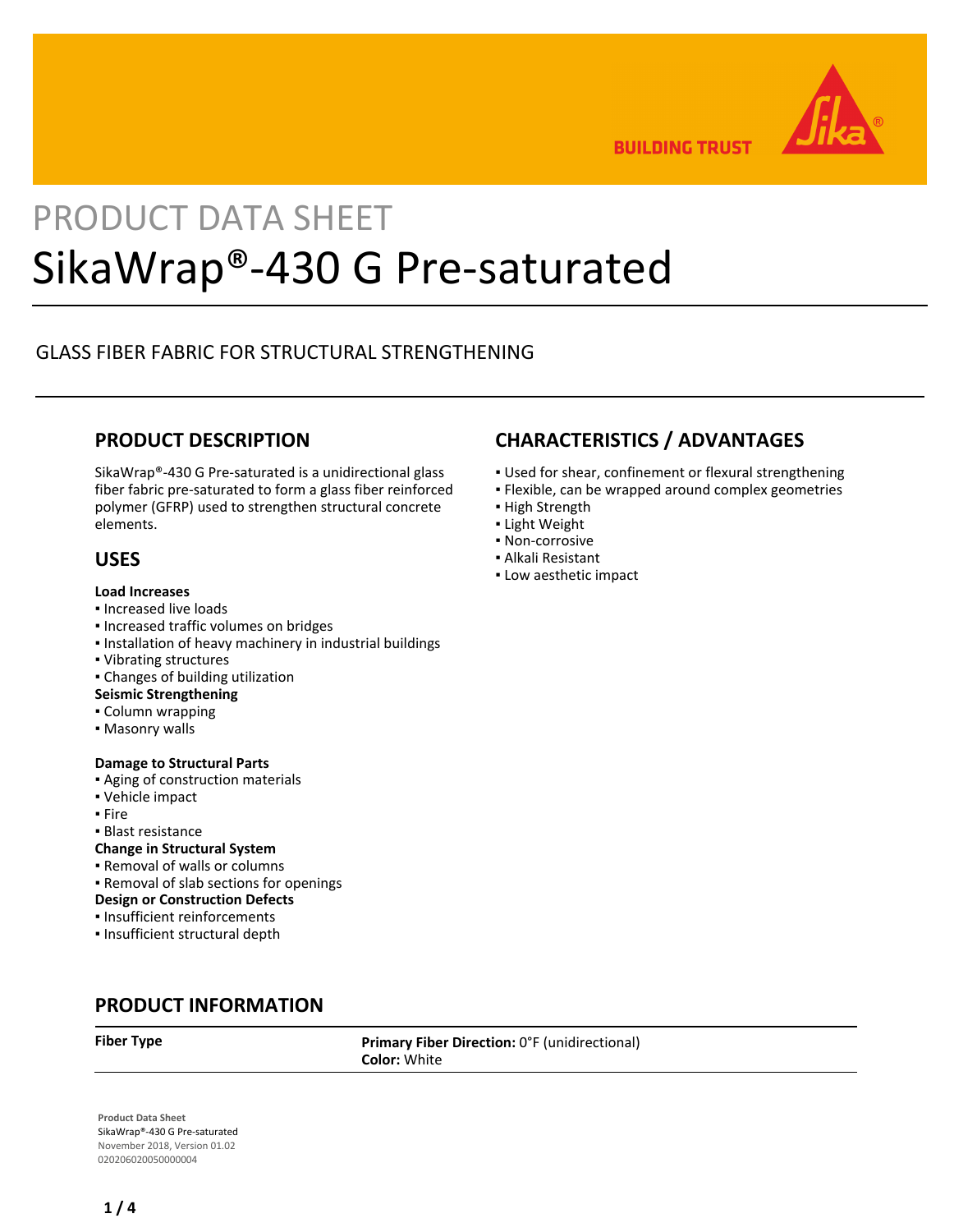| <b>Packaging</b>             | Rolls: 24 in. x 30 ft.; Box of 2 rolls                         |                       |                                |  |
|------------------------------|----------------------------------------------------------------|-----------------------|--------------------------------|--|
| <b>Shelf Life</b>            | 1 year in original packaging at recommended storage conditions |                       |                                |  |
| <b>Storage Conditions</b>    | Store dry at 40°F - 95°F (4° - 35°C)                           |                       |                                |  |
| <b>Dry Fibre Density</b>     | 0.092 lbs./in^3 (2.54 g/cc)                                    |                       |                                |  |
| <b>Mass per Unit Length</b>  | 13 oz. / sq. yd. (440 g/m^2)                                   |                       |                                |  |
| <b>TECHNICAL INFORMATION</b> |                                                                |                       |                                |  |
| <b>Nominal Ply Thickness</b> | $0.0068$ in $(0.173$ mm)<br><b>Cured Properties:</b>           |                       |                                |  |
|                              | Avg. Ultimate Value                                            | Design Value          |                                |  |
|                              | 0.025 psi<br>0.64 MPa                                          | 0.025 psi<br>0.64 MPa |                                |  |
|                              |                                                                |                       |                                |  |
| <b>Tensile Strength</b>      | 3.3 x 10^5 psi (3,793 MPa)<br><b>Cured Properties:</b>         |                       |                                |  |
|                              | Avg. Ultimate Value                                            | Design Value          | (ASTM D-3039)<br>(ASTM D-7565) |  |
|                              | 62,985 psi                                                     | (f*fu) 51,328* psi    |                                |  |
|                              | 434 MPa                                                        | 353* MPa              |                                |  |
|                              | * Average ultimate value minus 3 standard deviations           |                       |                                |  |
| <b>Tensile Modulus</b>       | 10.5 x 10^6 (234,500 MPa)<br><b>Cured Properties:</b>          |                       |                                |  |
|                              | Avg. Ultimate Value                                            | Design Value          | (ASTM D-3039)                  |  |
|                              |                                                                | (ET) 4,357,548 psi    | (ASTM D-7565)                  |  |
|                              |                                                                | 30,044 MPa            |                                |  |
| <b>Tensile % Elongation</b>  | 4.0%<br><b>Cured Properties:</b>                               |                       |                                |  |
|                              | Avg. Ultimate Value                                            | Design Value          | (ASTM D-3039)                  |  |
|                              | 1.44 psi                                                       | (ε*fu) 1.40* psi      | (ASTM D-7565)                  |  |
|                              | 1.44 MPa                                                       | $1.40*$ MPa           |                                |  |
|                              | * Average ultimate value minus 3 standard deviations           |                       |                                |  |
| <b>Tensile Resistance</b>    | <b>Cured Properties:</b>                                       |                       |                                |  |
|                              | Avg. Ultimate Value                                            | Design Value          |                                |  |
|                              | 1.57 kips/in. width                                            | 1.28 kips/in. width*  |                                |  |
|                              |                                                                |                       |                                |  |
|                              | * Average ultimate value minus 3 standard deviations           |                       |                                |  |
| <b>Tensile Stiffness</b>     | <b>Cured Properties:</b>                                       |                       |                                |  |
|                              | Avg. Ultimate Value                                            | Design Value          |                                |  |
|                              |                                                                | 109 kips/in. width    |                                |  |
|                              |                                                                |                       |                                |  |

## **APPLICATION INSTRUCTIONS**

#### **SUBSTRATE PREPARATION**

Surface must be clean and sound. It may be dry or damp, but free of standing water and frost. Remove dust, laitance, grease, curing compounds, impregnations, waxes, foreign particles, disintegrated materials and other bond inhibiting materials from the surface. Consult

**Product Data Sheet** SikaWrap®-430 G Pre-saturated November 2018, Version 01.02 020206020050000004

the current product data sheets for Sikadur 330/Sikadur 340/Sikadur 345 for additional information on surface preparation.

Existing uneven surfaces must be filled with an appropriate repair mortar. The adhesive strength of the concrete must be verified after surface preparation by random pull-off test- ing (ASTM D-4541) at the discretion of the engineer. Minimum tensile strength, 200 psi (1.4 MPa) with concrete substrate failure.

**BUILDING TRUST** 

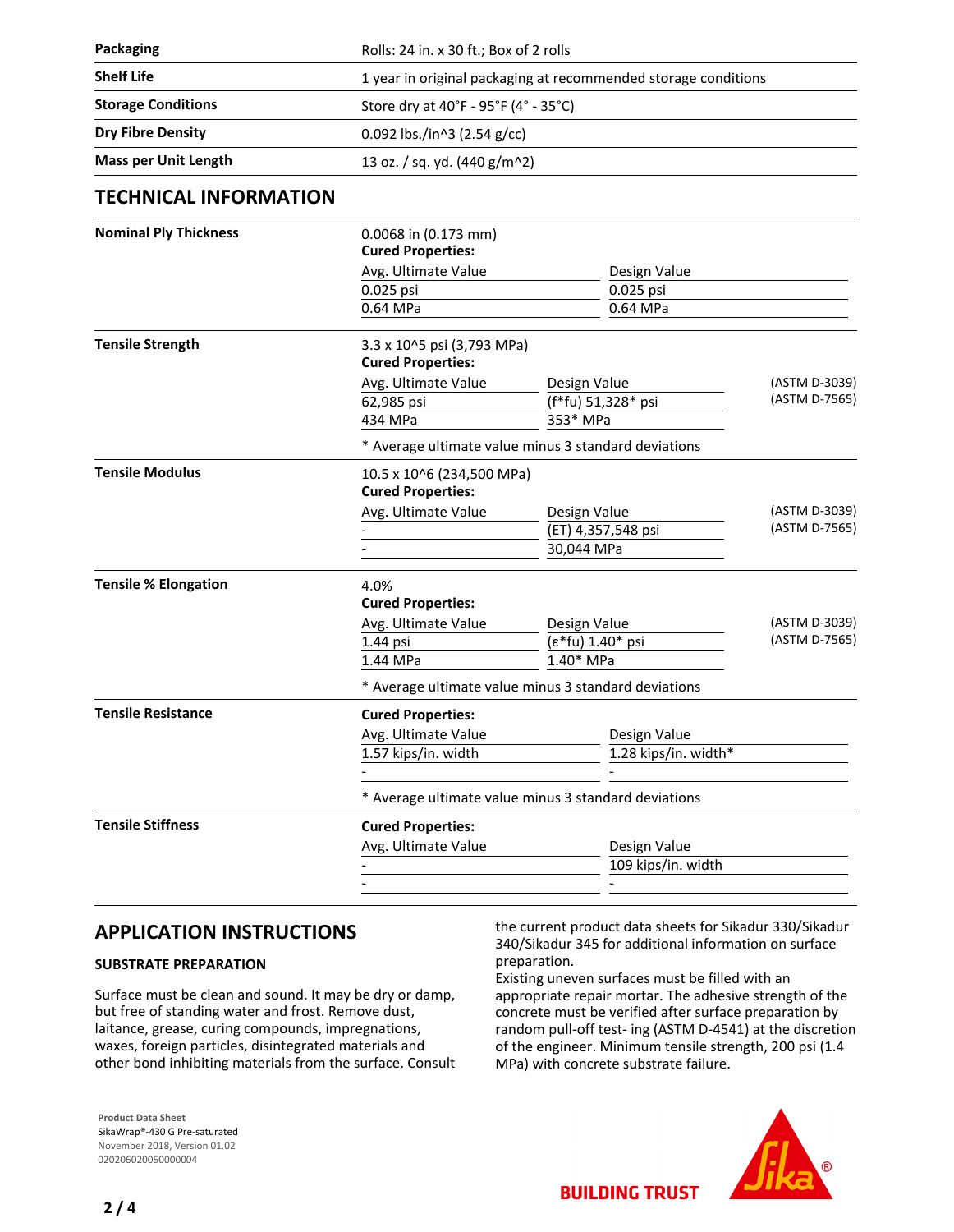**Preparation Work:** Concrete - Blast clean, shotblast or use other approved mechanical means to provide a roughened, open-textured surface.Round all corners to 1/2" radius in certain "contact critical" applications and at the engineers discretion, a thorough cleaning of the substrate using low pressure sand or water blasting may be sufficient.

### **APPLICATION METHOD / TOOLS**

Prior to placing the fabric, the concrete surface is primed and sealed using either Sikadur 330, Sikadur 340 or Sikadur 345. In either case, installation of this system should be performed only by a specially trained contractor.

#### **Tooling & Finishing**

Fabric can be cut to appropriate lengths by using a commercial quality heavy duty scissor. Since the dull or worn cutting implements can damage, weaken or fray the fabric, their use should be avoided. **Open Time**: 2 hrs. after foil is opened

## **LIMITATIONS**

- System is a vapor barrier. Concrete should not be fully encapsulated in areas of freeze/thaw.
- **Design calculations must be made and certified by an** independent licensed professional engineer.

## **BASIS OF PRODUCT DATA**

Results may differ based upon statistical variations depending upon mixing methods and equipment, temperature, application methods, test methods, actual site conditions and curing conditions.

## **OTHER RESTRICTIONS**

See Legal Disclaimer.

## **ENVIRONMENTAL, HEALTH AND SAFETY**

For further information and advice regarding transportation, handling, storage and disposal of chemical products, user should refer to the actual Safety Data Sheets containing physical, environmental, toxicological and other safety related data. User must read the current actual Safety Data Sheets before using any products. In case of an emergency, call CHEMTREC at 1-800-424-9300, International 703-527-3887.

## **LEGAL DISCLAIMER**

- **KEEP CONTAINER TIGHTLY CLOSED**
- **KEEP OUT OF REACH OF CHILDREN**
- **NOT FOR INTERNAL CONSUMPTION**
- **FOR INDUSTRIAL USE ONLY**
- **FOR PROFESSIONAL USE ONLY**

Prior to each use of any product of Sika Corporation, its subsidiaries or affiliates ("SIKA"), the user must always read and follow the warnings and instructions on the product's most current product label, Product Data Sheet and Safety Data Sheet which are available at usa.sika.com or by calling SIKA's Technical Service Department at 1-800-933-7452. Nothing contained in any SIKA literature or materials relieves the user of the obligation to read and follow the warnings and instructions for each SIKA product as set forth in the current product label, Product Data Sheet and Safety Data Sheet prior to use of the SIKA product.

SIKA warrants this product for one year from date of installation to be free from manufacturing defects and to meet the technical properties on the current Product Data Sheet if used as directed within the product's shelf life. User determines suitability of product for intended use and assumes all risks. User's and/or buyer's sole remedy shall be limited to the purchase price or replacement of this product exclusive of any labor costs. **NO OTHER WARRANTIES EXPRESS OR IMPLIED SHALL APPLY INCLUDING ANY WARRANTY OF MERCHANTABILITY OR FITNESS FOR A PARTICULAR PURPOSE. SIKA SHALL NOT BE LIABLE UNDER ANY LEGAL THEORY FOR SPECIAL OR CONSEQUENTIAL DAMAGES. SIKA SHALL NOT BE RESPONSIBLE FOR THE USE OF THIS PRODUCT IN A MANNER TO INFRINGE ON ANY PATENT OR ANY OTHER INTELLECTUAL PROPERTY RIGHTS HELD BY OTHERS.**

Sale of SIKA products are subject to the Terms and Conditions of Sale which are available at https://usa.sika.com/en/group/SikaCorp/termsandcondi tions.html or by calling 1-800-933-7452.

**BUILDING TRUST** 

**Product Data Sheet** SikaWran®-430 G Pre-saturated November 2018, Version 01.02 020206020050000004